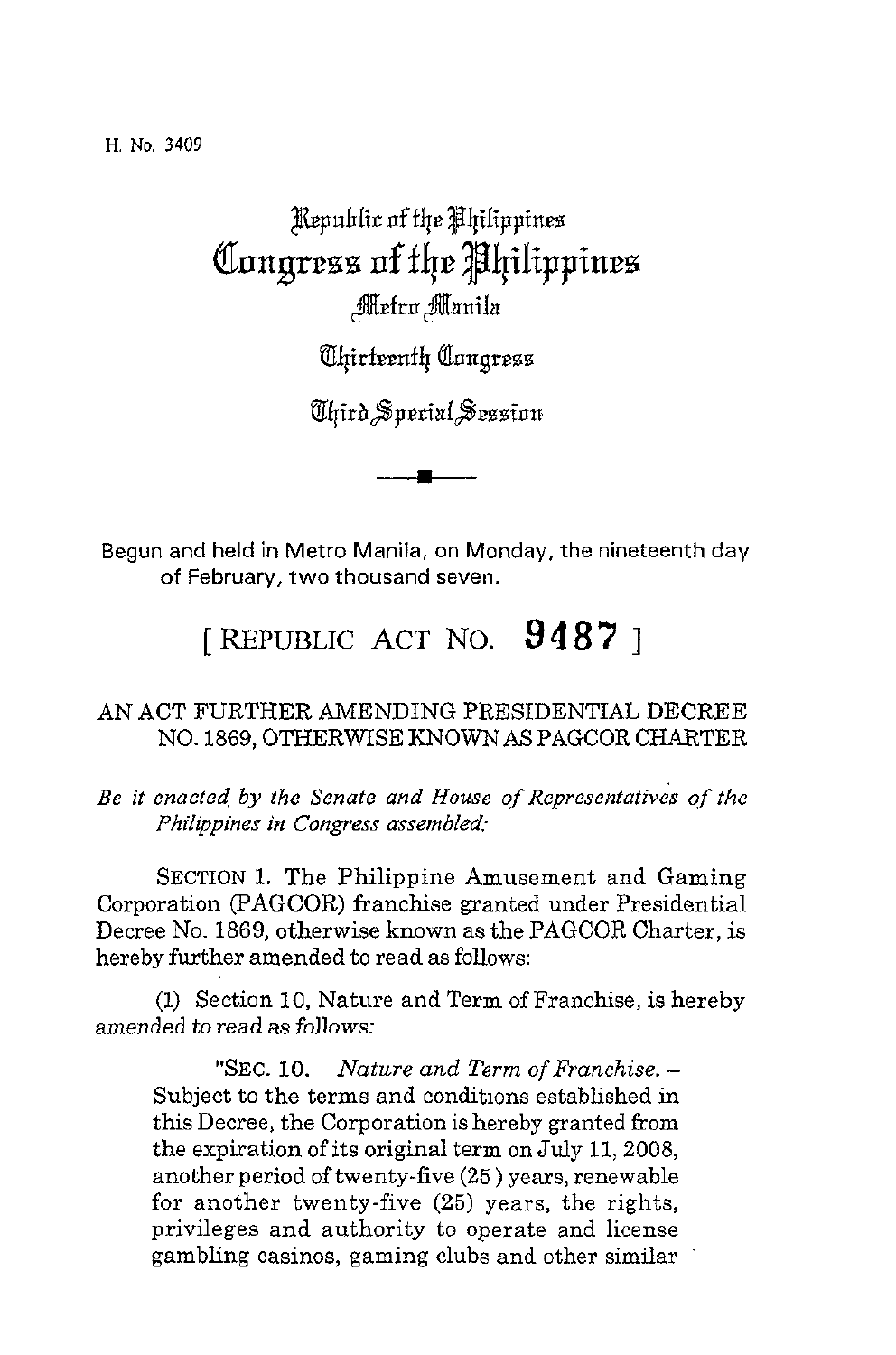recreation or amusement places, gaming pools, i.e. basketball, football, bingo, etc. except jai-dai, whether on land or sea, within the territorial jurisdiction of the Republic of the Philippines: *Prouided,* That the corporation shall obtain the consent of the local government unit that has territorial jurisdiction over the area chosen as the site for any of its operations.

"The operation of slot machines and other gambling paraphernalia and equipment, shall not be allowed in establishments open or accessible to the general public unless the site of these operations are three-star hotels and resorts accredited by the Department of Tourism authorized by the corporation and by the local government unit concerned.

"The authority and power of the PAGCOR to authorize, license and regulate games of chance, games of cards and games of numbers shall not extend to: (1) games of chance authorized, licensed and regulated or to be authorized, licensed and regulated by, in, and under existing franchises or other regulatory bodies; **(2)** games of chance, games of cards and games of numbers authorized, licensed, regulated by, in, and under special laws such as Republic Act No. 7922; and **(3)** games of chance, games of cards and games of numbers like cockfighting, authorized, licensed and regulated by local government units. The conduct of such games of chance, games of cards and games of numbers covered by existing franchises, regulatory bodies or special laws, to the extent of the jurisdiction and powers granted under such franchises and special laws, shall be outside the licensing authority and regulatory powers of the PAGCOR."

(2) Section **3** (h) is hereby amended to read as follows:

"SEC. **3.** *Corporate Powers.* -

**f'x** x x

"(h) to enter into, make, conclude, perform, and carry out contracts of every kind and nature and for any lawful purpose which are necessary, appropriate,